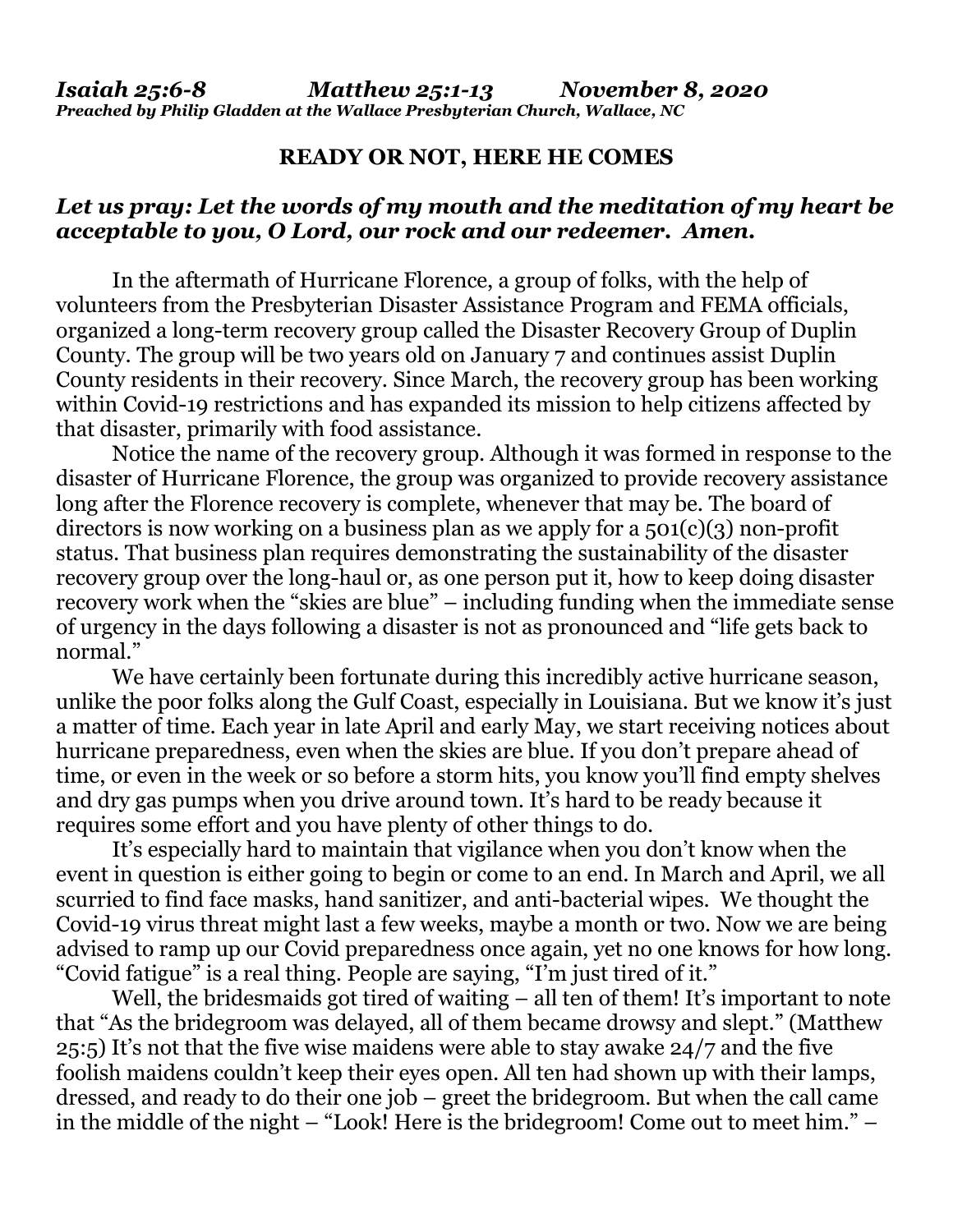only 50% of the bridesmaids were ready. As someone has said, all ten were prepared for the event, but only five were prepared for the delay.

The parable of the ten bridesmaids is about the kingdom of heaven and the coming of the Son of Man for final judgment. If that sounds broad and overarching, well, it is. In fact, it's cosmic in scope! If you're wondering what this story has to do with you, just think about how hard it is to wait patiently in an age when everything is instant. Twenty-five years ago, we were excited to have a dial-up internet connection. Now we get impatient when we can't connect immediately and have to wait even a few seconds.

And what about the life of faith? One of the great promises of the faith is that our Lord and Savior will return one day and God's kingdom will be ushered in in all its fullness. So, Jesus begins his public ministry by saying, "The time is fulfilled, and the kingdom of God has come near; repent, and believe in the good news." (Mark 1:15) That sense of urgency – "right now!" – inspires Paul's letters and his instructions to the early Christians about how to live – "it is now the moment for you to wake from sleep. For salvation is nearer to us now than when we became believers." (Romans 13:11) The book of Revelation ends with this promise and prayer, "The one who testifies to these things says, 'Surely I am coming soon.' Amen. Come, Lord Jesus!" And yet, just one generation after Jesus' death and resurrection, maybe only fifty years later, there were already skeptics who asked, "Where is the promise of his coming? For ever since our ancestors died, all things continue as they were from the beginning of creation." (2 Peter 3:4)

Now it's been 2,000+ years and we might wonder, "Where is the promise of his coming?" In other words, how do we keep on keepin' on in the faith? Where is the sense of urgency in our Christian lives? How do we maintain our faithfulness when the skies are blue and, especially, when the storm overwhelms us? Will we/Do we have enough oil for our lamps?

Several years ago, I read a book by Eugene Peterson called *A Long Obedience in the Same Direction*. The title itself fits with this parable about the ten bridesmaids, half of whom were ready, half of whom were not. The subtitle of the book hints at Peterson's main idea: "Discipleship in an Instant Society." What's really interesting is that Peterson took the title of his book from a quote from Friedrich Nietzsche, an avowed atheist who pronounced "God is dead." In *Beyond Good and Evil*, Nietzsche wrote, "The essential thing 'in heaven and earth' is . . . that there should be a long obedience in the same direction; there thereby results, and has always resulted in the long run, something which has made life worth living."<sup>1</sup>

That "something which has made life worthy living" is being ready for God's future by living faithfully and actively for God in the present. That is the "oil in our lamps." Despite the popularity and wisdom of the bestselling book, *All I Need to Know I Learned in Kindergarten*, that's not how it works in the life of faith. A momentary experience of Christ that is not followed by a lifetime of discipleship and nurture and growth in the faith will result in us saying, "Give us some of your oil, for our lamps are going out." There are just some things that you can't borrow from somebody else, but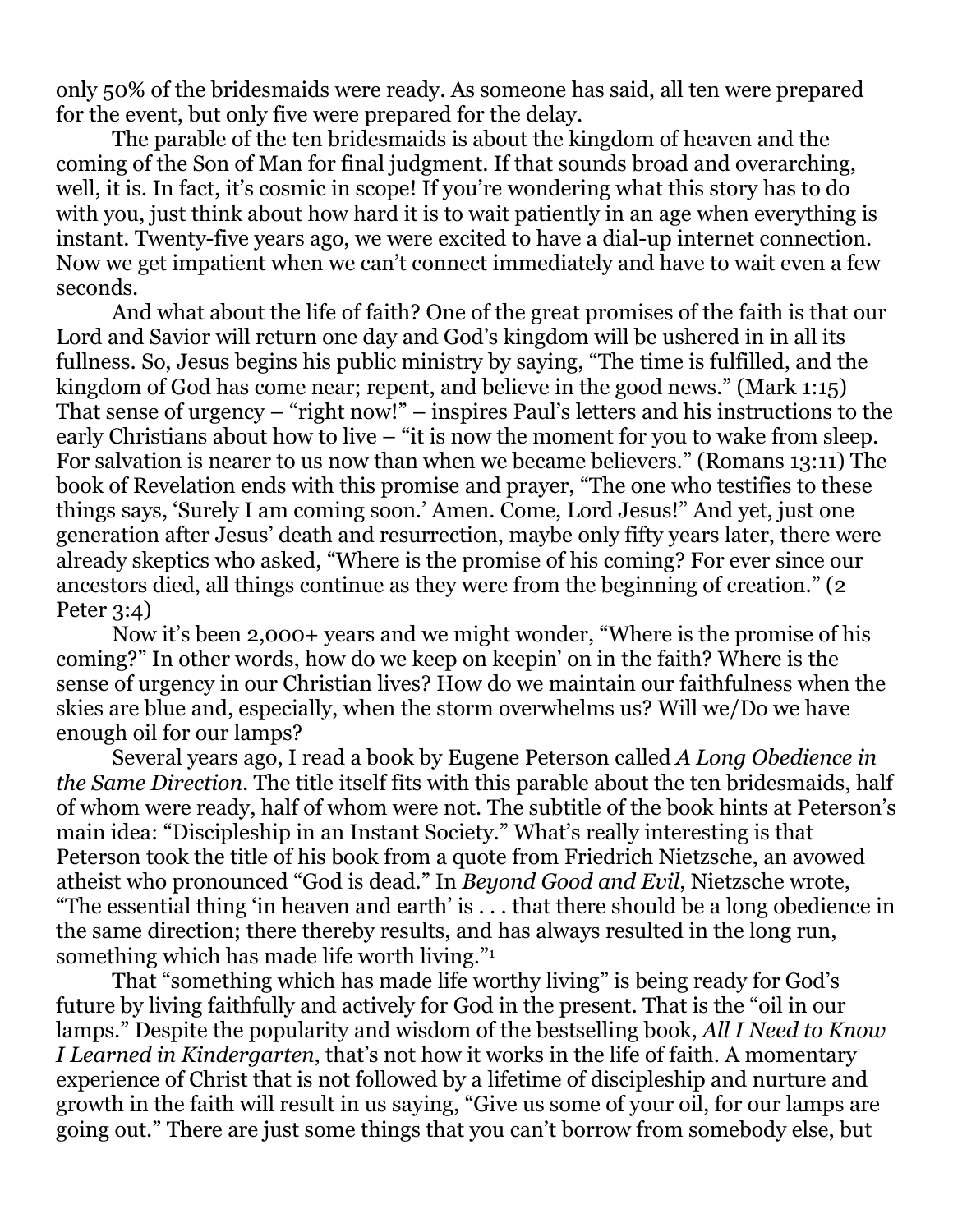come from a long obedience in the same direction, things such as knowledge, faith, hope, and love. John Calvin put it this way, "There is great ingenuity over the lanterns, the vessels, the oil: the plain and natural answer is that keen enthusiasm for a short term is not enough unless accompanied by long unwearying effort . . . The parable turns on the fact the duty was not satisfied by the initial girding-up and preparation unless it was continued to the end."

This parable is certainly about judgment and, therefore, a wake-up call. But notice that what we're getting ready for is a big party! The five wise bridesmaids who were ready went with the bridegroom into the wedding banquet, which is a traditional symbol for the great heavenly banquet, the Messianic feast with all of God's people! Remember when we used to get to go to parties?! Think about the excitement and the "getting ready." Many times, the anticipation is almost as much fun as the event itself!

Jesus' parable about being ready for the long-awaited but unexpected coming of the Son of Man is certainly serious business. But living our lives in a way that constantly replenishes the oil in our lamps not only means we're obedient to our Lord and Savior, but also leads to a life of joy, in the meantime and on that day. In so many words, it's what we call the "doctrine of sanctification" – or, as Paul puts it in his letter to the Philippians, "work out your own salvation with fear and trembling; for it is God who is at work in you, enabling you to will and to work for his good pleasure." (Galatians 2:12-13)

The parable of the ten bridesmaids is cosmic in scope and applicable to all believers. But it can also have a very personal meaning for each of us. Here's how Methodist Bishop William Willimon applied this parable in a humbling and compelling way:

"When I was serving a little church in rural Georgia, one of my members had a relative who died. The funeral was in a little, hot, crowded, off-brand Baptist country church. They wheeled the coffin in; the preacher began to preach. He shouted, fumed, flayed his arms. 'It's too late for Joe,' he screamed. 'He might have wanted to do this or that in life, but it's too late for him now. He's dead . . . He might have wanted to straighten his life out, but he can't now. It's over . . . But it ain't too late for you! So why wait? Now is the day for decision. Now is the time to make your life count for something. Give your life to Jesus!'"

Willimon called it the worst thing he had ever heard in his life. In the car he complained to his wife, Patsy: "Can you imagine a preacher doing that kind of thing to a grieving family? I've never heard anything so manipulative, cheap, and inappropriate. I would never preach a sermon like that." Patsy agreed, and then said, "Of course, the worst part of all is that what he said was true."2

This parable is a word of warning and a wake-up call. But it's also a call to a long obedience in the same direction as we navigate these in-between times, when the skies are blue and when the bottom falls out. We affirmed that way of living in our Affirmation of Faith last Sunday, from "A Brief Statement of Faith" -- In gratitude to God, empowered by the Spirit,we strive to serve Christ in our